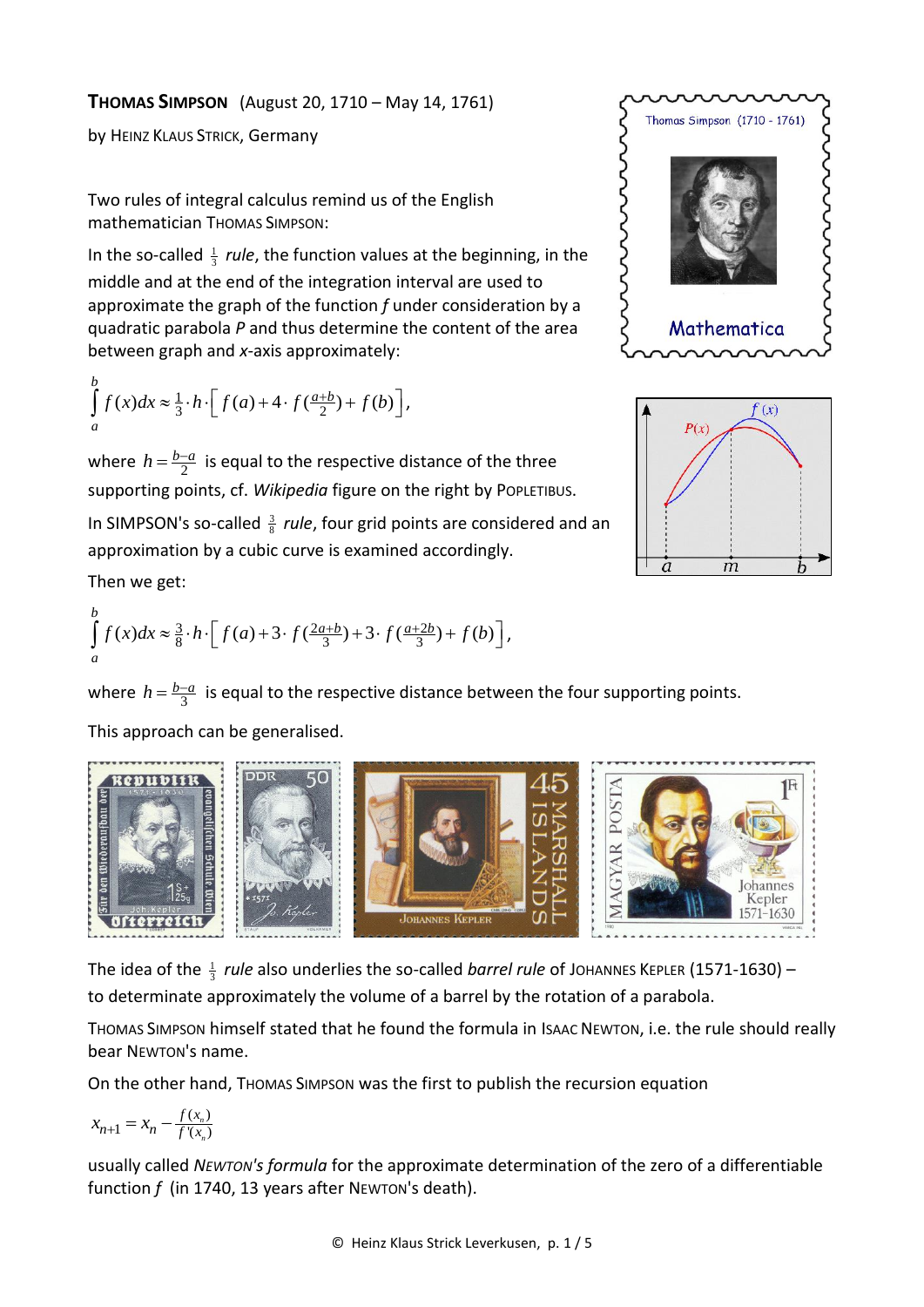

THOMAS SIMPSON was born the son of a weaver in Market Bosworth, Leicestershire. He attended school there, but probably learnt little more than reading, writing and simple arithmetic.

At first he worked – like his father – as a weaver, until at the age of 14 he got hold of the arithmetic book by EDWARD COCKER, which had over 100 editions after its publication in 1678. He worked through the book on his own – obviously successfully, because in the following year the 15-year-old was able to leave his parental home to work as a mathematics teacher in the neighbouring town of Nuneaton (Warwickshire).

At the age of 19, SIMPSON married a widow whose son from his first marriage was older than the new husband. Two children were later born in this marriage.

In the meantime SIMPSON had also worked through works on astrology and he now earned part of his income as a fortune teller – until one day he went over the top and made the devil appear during a session ...

After this "scandal" he could no longer stay in Nuneaton. He fled to Derby, where he again worked as a weaver, and he gave arithmetic lessons at a night school.

In 1736 he moved to London, where he joined the *Spitalfields Mathematical Society*, an association of interested craftsmen, most of them weavers.

SIMPSON earned his living as a mathematics teacher at so-called *Penny universities*, which were coffee houses where one could listen to lectures, including on legal and artistic subjects, for the payment of an entrance fee of one penny. ABRAHAM DE MOIVRE also had to earn his living in this way, since as a French emigrant – despite NEWTON's support – he was not able to find a permanent job.

In the same year, SIMPSON published his first articles in *The Ladies Diary* (*Woman's Almanack - designed for the custom and diversion of the fair sex*), a much-read annual calendar with puzzles of all kinds, interesting news from science and mathematical problems. One of the articles dealt with *fluxions*, a subject which – because of the vociferous criticism of Bishop GEORGE BERKELEY – had aroused great interest among women readers.

SIMPSON proved that he had understood NEWTON's differential calculus. In 1737, the ambitious work *Treatise of Fluxions* was published, which contained, among other things, SIMPSON's rule and NEWTON's formula, as well as 22 application problems in which he determined maxima and minima with the help of the zeros of the derivative, for example:

We are looking for …

- among all isosceles triangles whose sides touch a given circle, the triangle with the smallest area.
- among all right-angled triangles with a fixed hypotenuse, the triangle with the largest area,





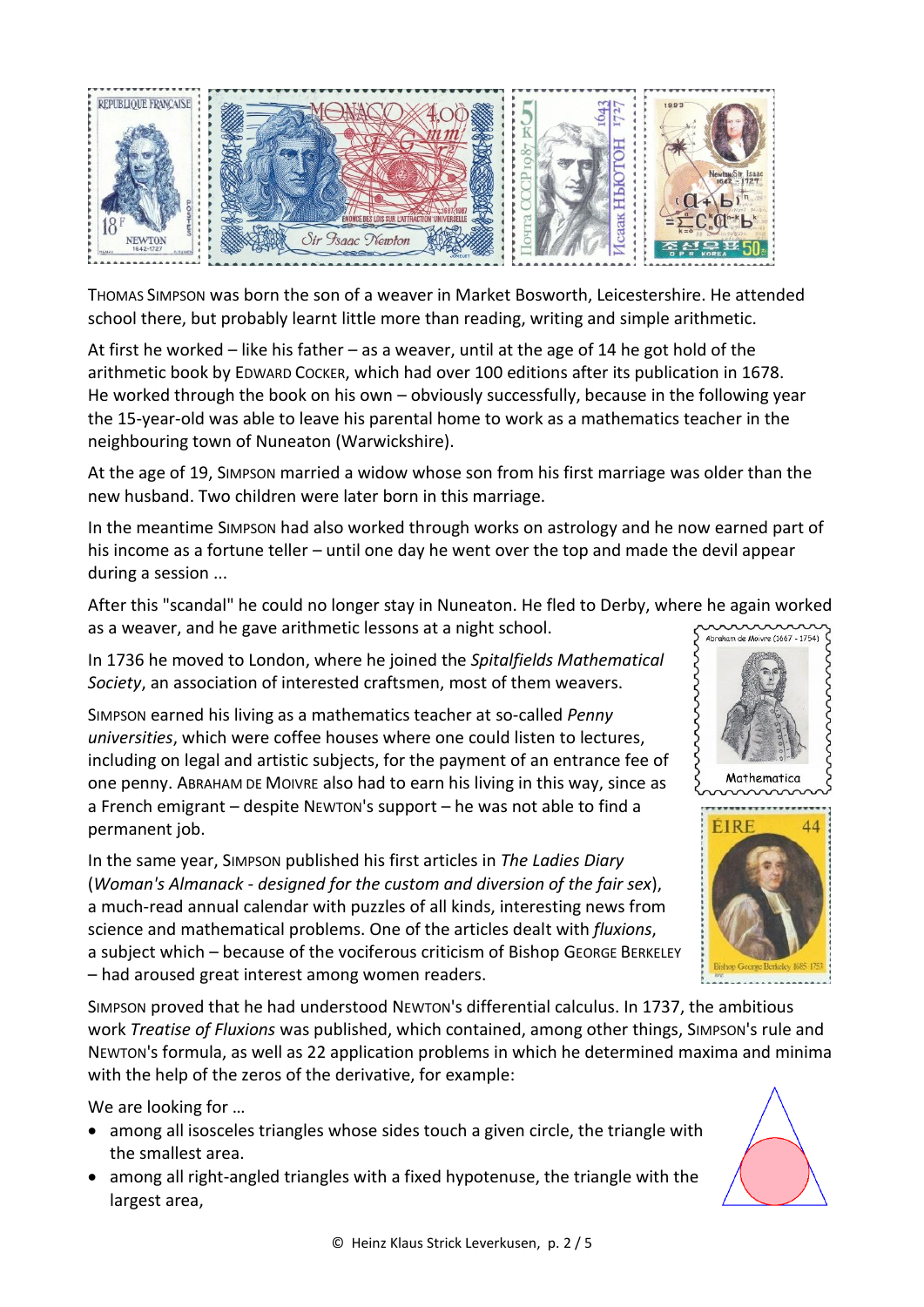- among all cones with the same surface area, the smallest in volume,
- the minimum distance of two bodies each moving at constant speed in a straight line from two places,
- the direction a boat should take to come as close as possible to a passing ship.

In 1740 followed *The Nature and Laws of Chance*, and in 1742 *The Doctrine of Annuities and Reversions* on probability and the calculation of insurance premiums. In the preface, SIMPSON praises DE MOIVRE's *Doctrine of Chances*, published in 1738 in the 2nd edition, as an excellent book. DE MOIVRE, however, complains about the numerous similarities with his book, but above all that he, who is dependent on the sale of his book, has a heavy loss of income.

Further books followed: *A Treatise of Algebra* (1745, with a total of 16 editions, also in other languages), *Elements of Plane Geometry* (1747, conceived as a textbook), *Trigonometry - Plane and Spherical* (1748, several editions, also in French).

In the meantime SIMPSON was appointed head of the mathematics department of the *Royal Military Academy* in Woolwich (1743), an institution for future officers of the *Royal Artillery* and the *Royal Engineers*. From this time on, SIMPSON also became more involved in solving technical problems, such as the construction of fortifications and a bridge over the Thames.

In 1745 SIMPSON became a member of the *Royal Society*, and in 1758 also a member of the *Swedish Academy of Sciences*. From 1754 onwards, he was editor of *The Ladies Diary*, an activity that was very time-consuming due to the extensive correspondence.

In the following years, he wrote further books: *Doctrine and Application of Fluxions* (1750, an extended edition in two volumes), *Selected Exercises in Mathematics* (1752), *Miscellaneous Tracts on Some Curious Subjects in Mechanics* as well as *Physical Astronomy* and *Speculative Mathematics* (1757). The last work contains, among other things, an investigation of the moon's orbit. To determine the furthest point from the earth (*apogee*), he set up a differential equation – at the same time as ALEXIS CLAIRAUT and independently of the latter – and solved it in general.



The book also contains a solution to a problem that PIERRE DE FERMAT posed to EVANGELISTA TORRICELLI in 1646: The search is for a point *D* whose sum of the distances of three points *A, B, C* is minimal.



TORRICELLI showed:

• If one erects equilateral triangles over the three sides of the triangle *ABC*, then their circumcircles intersect at the point sought (the so-called *TORRICELLI point* or *FERMAT point*).

SIMPSON proved:

• If you connect the vertices of triangle *ABC* with the vertices of the opposite equilateral triangles, then these so-called *SIMPSON lines* intersect at the TORRICELLI point.

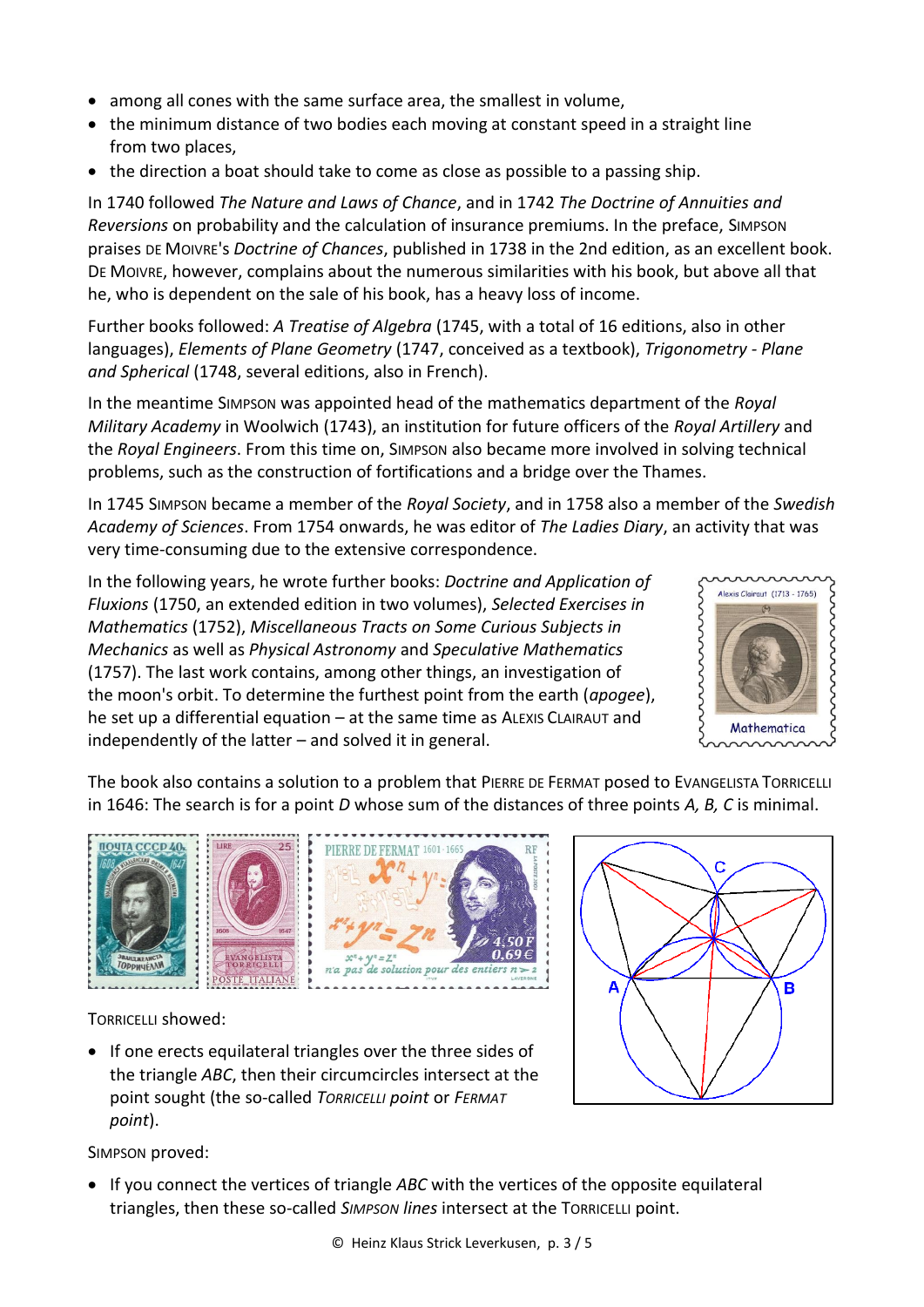The multitude of activities affected SIMPSON's health and ultimately led to his early death.

After reading GUILLAUME DE L'HÔSPITAL's *Analyse des infiniment petits*  [Analysis of the infinitely small] about LEIBNIZ's differential calculus, he, the author of one of the most distinguished books on NEWTON's doctrine, became aware that English mathematicians were losing touch with developments on the continent – he wrote admonishingly:



*"Foreign mathematicians have, of late, been able to push their researches farther, in many particulars, than Sir ISAAC NEWTON and his followers here, have done ..."*

## **A supplement to this biography of THOMAS SIMPSON**

• *To derive SIMPSON's rule* (the 1 3 *rule*)

We are looking for a quadratic function p with  $p(x) = rx^2 + sx + t$  for which

$$
f(a) = p(a) = ra^2 + sa + t
$$
,  $f(b) = p(b) = rb^2 + sb + t$  and

$$
f(a) = p(a) = ra^2 + sa + t, \ f(b) = p(b) = rb^2 + sb + t \text{ and}
$$

$$
f(\frac{a+b}{2}) = p(\frac{a+b}{2}) = r \cdot (\frac{a+b}{2})^2 + s \cdot \frac{a+b}{2} + t = \frac{1}{4}r \cdot (a^2 + 2ab + b^2) + \frac{1}{2}s \cdot (a+b) + t.
$$

$$
f\left(\frac{a+b}{2}\right) = p\left(\frac{a+b}{2}\right) = r \cdot \left(\frac{a+b}{2}\right)^2 + s \cdot \frac{a+b}{2} + t = \frac{1}{4}r \cdot \left(a^2 + 2ab + b^2\right) + \frac{1}{2}s \cdot \left(a+b\right) + t.
$$
  
The last term can be transformed:  

$$
f\left(\frac{a+b}{2}\right) = \frac{1}{4} \cdot \left(r a^2 + 2r ab + rb^2 + 2sa + 2sb + 4t\right) = \frac{1}{4} \cdot \left(f\left(a\right) + f\left(b\right) + 2r ab + sa + sb + 2t\right),
$$
  
so  $4 \cdot f\left(\frac{a+b}{2}\right) - f\left(a\right) - f\left(b\right) = 2r ab + sa + sb + 2t.$ 

For the definite integral of 
$$
p(x)
$$
 over the interval  $[a, b]$  we therefore have  
\n
$$
\int_{a}^{b} p(x)dx = \frac{1}{3}r \cdot (b^3 - a^3) + \frac{1}{2}s \cdot (b^2 - a^2) + t \cdot (b - a)
$$
\n
$$
= (b - a) \cdot \left[ \frac{1}{3}r \cdot (b^2 + ab + a^2) + \frac{1}{2}s \cdot (b + a) + t \right]
$$
\n
$$
= \frac{1}{6} \cdot (b - a) \cdot \left[ 2rb^2 + 2rab + 2ra^2 + 3sb + 3sa + 6t \right]
$$
\n
$$
= \frac{1}{6} \cdot (b - a) \cdot \left[ (2ra^2 + 2sa + 2t) + (2rb^2 + 2sb + 2t) + (2rab + sa + sb + 2t) \right]
$$
\n
$$
= \frac{1}{6} \cdot (b - a) \cdot \left[ 2 \cdot f(a) + 2 \cdot f(b) + (2rab + sa + sb + 2t) \right]
$$
\n
$$
= \frac{1}{6} \cdot (b - a) \cdot \left[ 2 \cdot f(a) + 2 \cdot f(b) + 4 \cdot f(\frac{a+b}{2}) - f(a) - f(b) \right]
$$
\n
$$
= \frac{1}{6} \cdot (b - a) \cdot \left[ f(a) + f(b) + 4 \cdot f(\frac{a+b}{2}) \right]
$$

## • *On the development of NEWTON's approximation method*

In his work *Methodus fluxionum et serierum infinitarum* (On the method of fluxions and infinite sequences), written between 1664 and 1671, NEWTON explained the following approach to the approximate solution of a third-degree equation using the example of  $x^3 - 2x - 5 = 0$ .

If you insert the value 2 for *x*, you get a negative result: :  $2^3 - 2 \cdot 2 - 5 = -1$ .

With  $x = 2 + h$ : value 2 for x, you get a negative result:  $2^3 - 2 \cdot 2 - 5 = -1$ .<br>  $(2+h)^3 - 2 \cdot (2+h) - 5 = 8 + 12h + 6h^2 + h^3 - 4 - 2h - 5 = h^3 + 6h^2 + 10h - 1$ .

Neglecting the cubic and the quadratic term, we obtain the linear equation  $10h-1=0$ , so  $h=\frac{1}{10}$ . A first approximate solution is therefore  $x \approx 2.1$ .